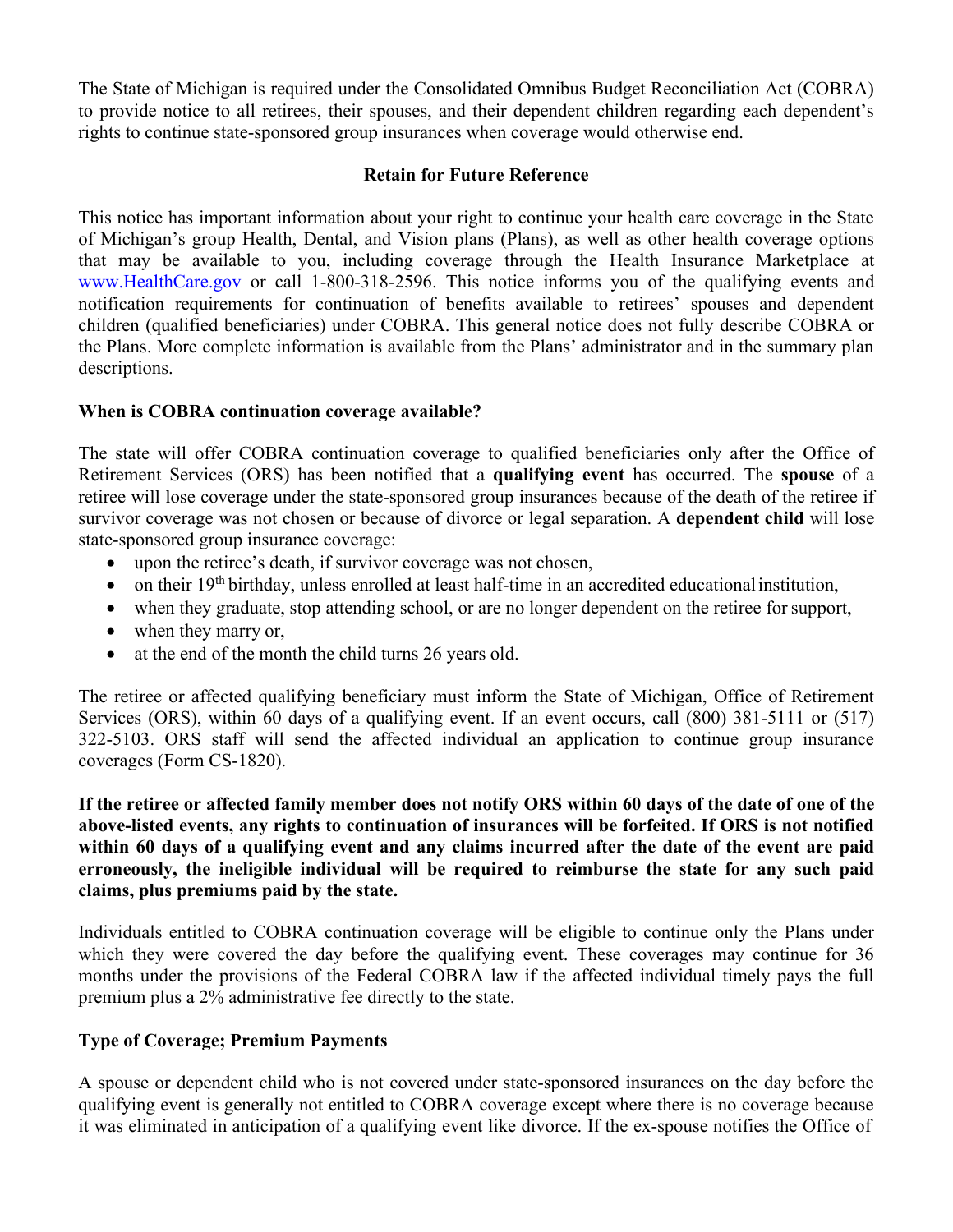Retirement Services within 60 days of the divorce and can establish that the coverage was dropped earlier in anticipation of divorce, then COBRA coverage may be available for the period after the divorce.

If you are covered by Health, Dental, and Vision insurance, you may elect COBRA coverage under one, two, or all three Plans. If the coverage for similarly situated employees or their family members is modified, COBRA coverage will be modified the same way.

The premium payments for the "initial premium months" must be paid for any qualifying family member by the 45th day after electing continuation of coverage. The initial premium months are the months that end on or before the 45th day after the date of the COBRA election. All other premiums are due on the first of the month for which the premium is paid, subject to a 30-day grace period.

# **Are there other coverage options besides COBRA Continuation Coverage?**

Yes. Instead of enrolling in COBRA continuation coverage, there may be other coverage options for you and your family through the Health Insurance Marketplace, Medicaid, or other group health plan coverage options (such as a spouse's plan or directly from your prior health insurance carrier) through what is called a "special enrollment period." Some of these options may cost less than COBRA continuation coverage. You can learn more about many of these options at[www.healthcare.go](www.healthcare.gov)[v.](http://www.healthcare.gov/) 

## **Can I enroll in Medicare instead of COBRA continuation coverage after my group health plan coverage ends?**

In general, if you don't enroll in Medicare Part A or B when you are first eligible because you are still employed, after the Medicare initial enrollment period, you have an 8-month special enrollment period<sup>1</sup> to sign up for Medicare Part A or B, beginning on the earlier of

- The month after your employment ends; or
- The month after group health plan coverage based on current employment ends.

If you don't enroll in Medicare and elect COBRA continuation coverage instead, you may have to pay a Part B late enrollment penalty and you may have a gap in coverage if you decide you want Part B later. If you elect COBRA continuation coverage and later enroll in Medicare Part A or B before the COBRA continuation coverage ends, the Plan may terminate your continuation coverage. However, if Medicare Part A or B is effective on or before the date of the COBRA election, COBRA coverage may not be discontinued on account of Medicare entitlement, even if you enroll in the other part of Medicare after the date of the election of COBRA coverage.

If you are enrolled in both COBRA continuation coverage and Medicare, Medicare will generally pay first (primary payer) and COBRA continuation coverage will pay second. Certain plans may pay as if secondary to Medicare, even if you are not enrolled in Medicare.

For more information visit <https://www.medicare.gov/medicare-and-you>.

## How can COBRA Con**tinuation Coverage end before the end of the maximum coverage period?**

Continuation coverage of qualified beneficiaries will automatically terminate before the end of the maximum coverage period when any of the following events occurs:

- 1. The premium for the qualified beneficiary's COBRA coverage is not timely paid.
- 2. After electing COBRA, you become covered under another group health plan that has no exclusion or limitation with respect to any pre-existing condition you might have.

<sup>&</sup>lt;sup>1</sup> [https://www.medicare.gov/sign-up-change-plans/how-do-i-get-parts-a-b/par](https://www.medicare.gov/sign-up-change-plans/how-do-i-get-parts-a-b)t- a-part-b-sign-up-periods. These rules are different for people with End Stage Renal Disease (ESRD).